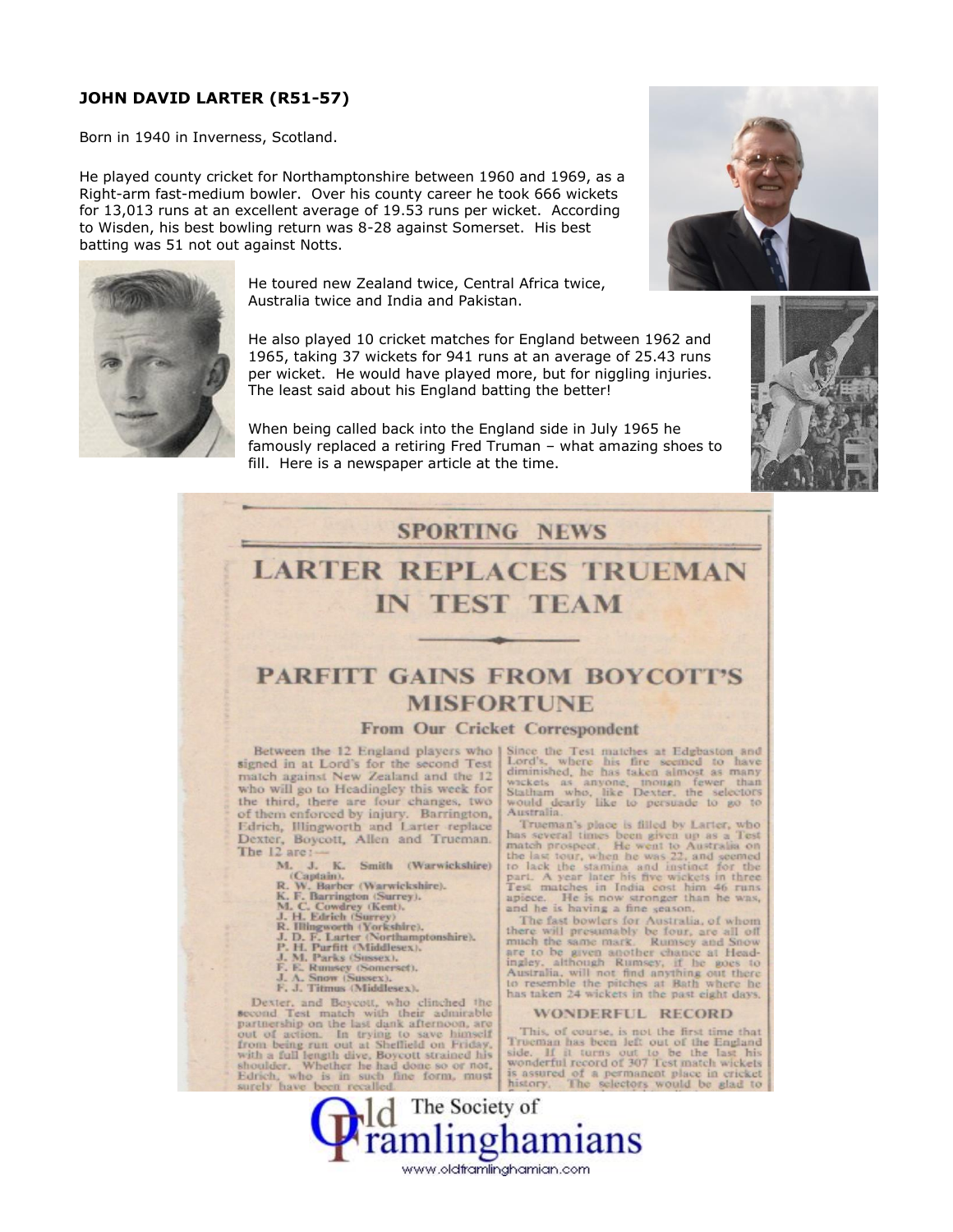ALCCC RT It is Parfitt who benefits from Boycott's misfortune. No one is prepared to speak out and to say that

**DOME 17** 

Parfitt is inherently Test  $\alpha$ match cricketer; and yet at the bits and pieces and as a member of a side he has much in his favour. No one is keener to go to Australia, and no one would try harder when he was there. The most compelling cricketer in England today, when he is fit, is undoubtedly Dexter. To have lost<br>him for most of the season is like losing



J. D. F. Larter.

Maria Callas from Covent Garden. Edrich has forced his way back by sheer weight of figures. So far this summer he has scored 1,536 runs, which is 511 more than the next man. That is an enormous gap between first and second, at the beginning of July.

#### **CONSISTENT BATSMAN**

Edrich has an ungainly stance and a functional method; he is nonetheless a most consistent batsman. A year ago he scored a century against Australia at Lord's, since when he has had to give way to others less successful and less qualified. His next Christmas dinner will surely be in Adelaide with M.C.C.

There is nothing much to say about<br>Barrington's reappearance. He will return after his chastening experience more aware of his responsibilities to cricket. Of a large number of readers who wrote letters on the subject, most, unlike your Correspondent, considered that Barrington had been unreasonably treated.

I think, too, that a lot of people will continue to champion Trueman's cause. find someone who might collect even onethird of Trueman's bag. In their search, there is still plenty of time this season for them to have a first look at Cottam, of Hampshire, Brown of Kent, and Nicholson, of Yorkshire, or to take another look at Glamorgan's I. J. Jones. The position is wide open.

Only the introduction of Illingworth is anything of a surprise in this latest England side. And those who play with him day in and day out think that it is long overdue. It is bad luck on Allen to have been called up for two Test matches without being needed, and now to have been left out. He is too imperturbable a character to let it upset him, and there is, I suppose, as good a chance as not, that Illingworth will be omitted from the 12 at Leeds.<br>At the age of 33 Illingworth is one of

the best and most experienced of our allround cricketers, and he is in his prime.<br>Twice this year I have heard sides say that he is far and away the best off spinner they have played against; and that is saying a good deal with this as the one bowling department, apart from that type of medium pace which thrives in English conditions, in which we are well supplied. If the fast bowlers were half as good, the selectors would have less to worry about.

### **SHARP DEPUTIZES FOR INJURED COPSON**

W. H. Copson, the former Derbyshire fast bowler, who should have umpired in the Middlesex v. Hampshire match at Lord's on Saturday, had to stand down<br>because of a strained leg. His place was taken by H. P. Sharp, the former Middlesex batsman, who is now one of the chief coaches for M.C.C.

Sharp stood at the consent of both cantains. Copson is expected to take over today.

His last tour of Australia in 1965-6 effectively and sadly finished his bowling career. His ankle was given a fearful thump in Sydney and although he stayed with Northants for 1966, the ankle never fully recovered and he retired at the end of the season.

David's name appeared in an article by Christopher Martin-Jenkins in the Times on 27th April 2005. Featuring the Hampshire bowler Chris Tremlett who is 6ft 7in tall the article emphasizes how prone very tall bowlers are to injury and continues. "David Larter, half an inch taller than Tremlett, took 121 wickets at 16 in 1961 and nine wickets in his first Test for England a year later. Injuries made his subsequent career an anti climax."

After his cricket career he took over his father's small transport business in Framlingham, before selling it and moving back to the Midlands. Since then he has been involved with training in various companies as well as the Youth Training Scheme. He was Guest of Honour at a special lunch-time gathering at the College on Monday

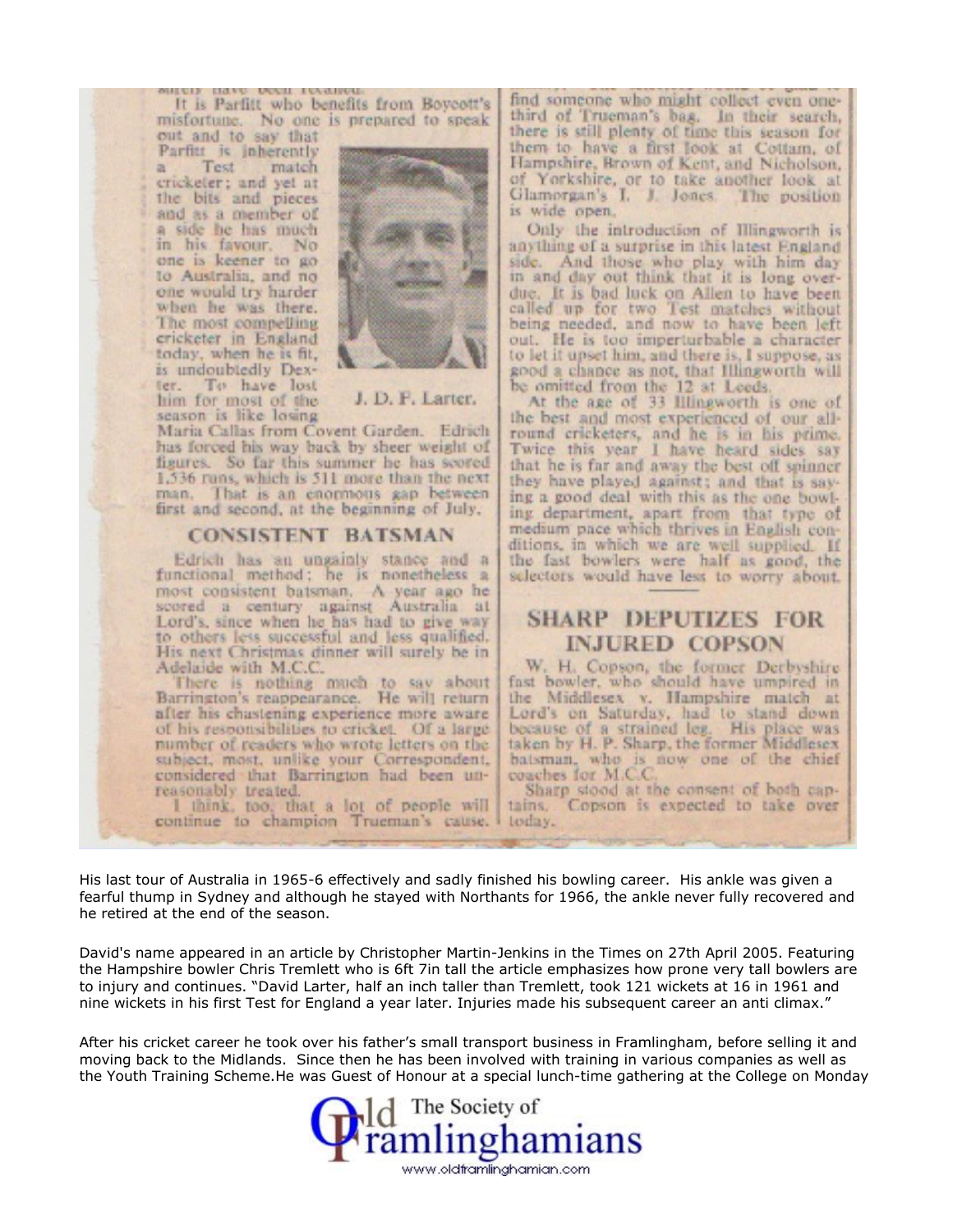March 23rd. He had very generously offered to donate various items of memorabilia to the College for display and safe-keeping. Those present were Paul Taylor, Headmaster, Mark Robinson, Deputy Head Co-curriculum, Marcus Marvel, Master i/c Cricket, Richard Sayer, President SOF and Norman Porter, Hon Sec SOF. After a preliminary chat in the Headmaster's study, and the unpacking of a fine assortment of ties, caps, sweaters, photos, and blazer, the party proceeded to lunch in the Dining Hall. The sight of 6ft 7in David certainly turned a few heads. A photo-shoot followed on the back, with the various members of the party holding up the different items. The party then proceeded to the Boardroom where two special mannequins had been installed, ready to be draped with these wonderful cricketing souvenirs.

In the course of the 3 hour visit David revealed much about his cricketing career, and had a wealth of anecdotes about the people he had met and played against in the course of it, before it was cruelly curtailed by an ankle injury.

Richard Sayer plans to write a short biography of Fram's only test cricketer.

See the photo taken below on the back, with left to right Richard Sayer, President SOF , Marcus Marvel, Master i/c Cricket, Paul Taylor, Headmaster, and Norman Porter, Hon Sec SOF.



See [http://www.oldframlinghamian.com/gallery/view\\_photo.php?set\\_albumName=album19&id=1stCricket1957](http://www.oldframlinghamian.com/gallery/view_photo.php?set_albumName=album19&id=1stCricket1957) for a photo of the College Cricket 1st XI in 1957 which features three students who went on to play at international level:

- Norman Porter (K50-57) played hockey for Scotland
- Andy Hancock (S52-57) played rugby for England
- David Larter (R51-57) played cricket for England